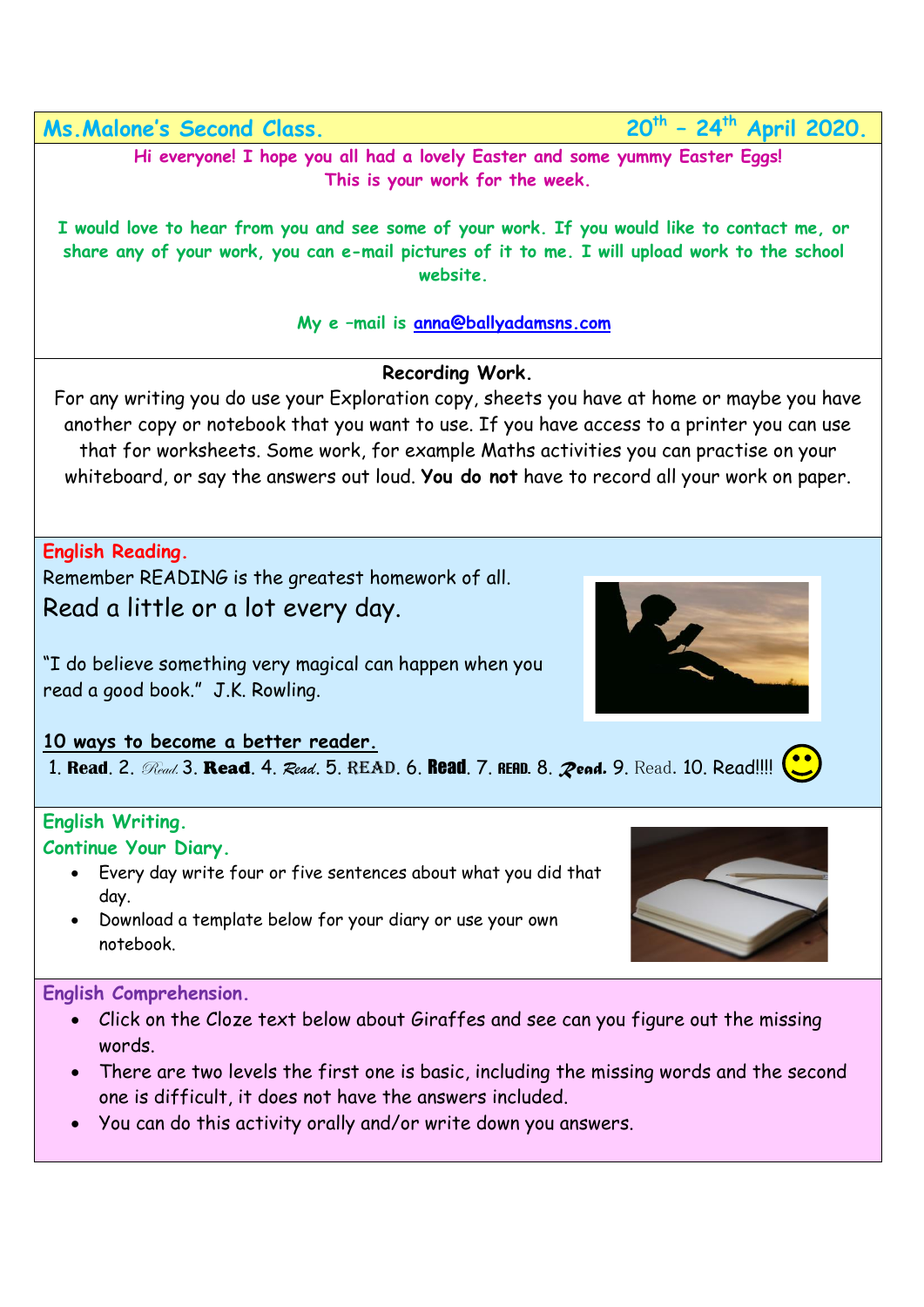## **Maths.**

7.  $\frac{1}{4}$  of 24 =

 $\approx$ 

8. Colour  $\frac{1}{2}$  the rectangle.

9. Measure this line. \_\_\_\_\_ cm

10. Draw a line of symmetry.

11. Andrew had  $61$ . He gave  $\frac{1}{4}$ 

of his money to Louise.

12. Jenny wrote the number 46

her answer too small?

instead of 64. By how much was

 $\sqrt{2}$ 

How much did

42

Andrew have left?

9. How many?

socks for 1 child.

 $10.14 + 22$ 

Mammy decides to knit gloves and<br>socks for her 3 children. It takes two

balls of wool to make gloves and

11. How many balls of wool will

and sorks for the children?

12. If each ball of wool costs €2,

all the gloves and socks?

Mammy need to make gloves

how much will it cost to make



Ļ

 $\sqrt{12}$ 

 $7.12 + 16 + 21 =$ 

9. How monu?

 $10.17 + 24$ 

11. Emer had 75 stamps.

He ate  $\frac{1}{2}$  of them

She sold 42 of the

How many had she left?

12. Patrick had 8 strawberries.

How many did he eat?

8. How long is the carrot? \_\_\_\_\_ cm **CERTIFICA** 

the concentration of the con-

9. How many?

 $\sqrt{\frac{1}{4}}$  kg  $\sqrt{2}$ 

 $10.23 + 30$ 

1kg

11. Write these weights in order of<br>size, starting with the lightest:

12. Which of the weights will

balance these

scales?

 $\sqrt{12}$ 

 $\frac{1}{2}\log$ 

 $/12$